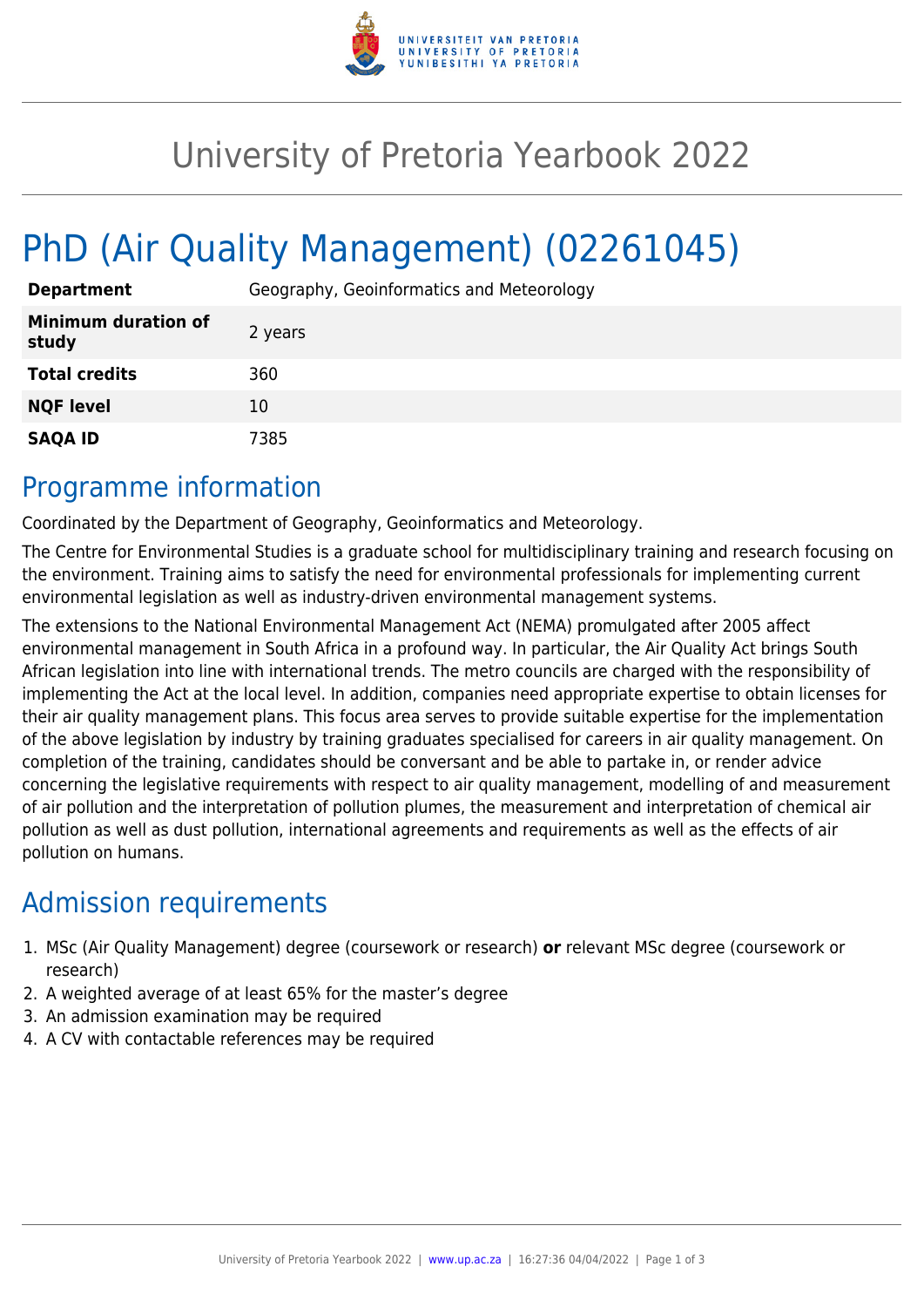

## Curriculum: Year 1

**Minimum credits: 360**

#### **Core modules**

#### **Thesis: Air quality management 998 (ENV 998)**

| <b>Module credits</b>         | 360.00                                   |
|-------------------------------|------------------------------------------|
| <b>NQF Level</b>              | 10                                       |
| <b>Prerequisites</b>          | No prerequisites.                        |
| <b>Language of tuition</b>    | Module is presented in English           |
| <b>Department</b>             | Geography Geoinformatics and Meteorology |
| <b>Period of presentation</b> | Year                                     |